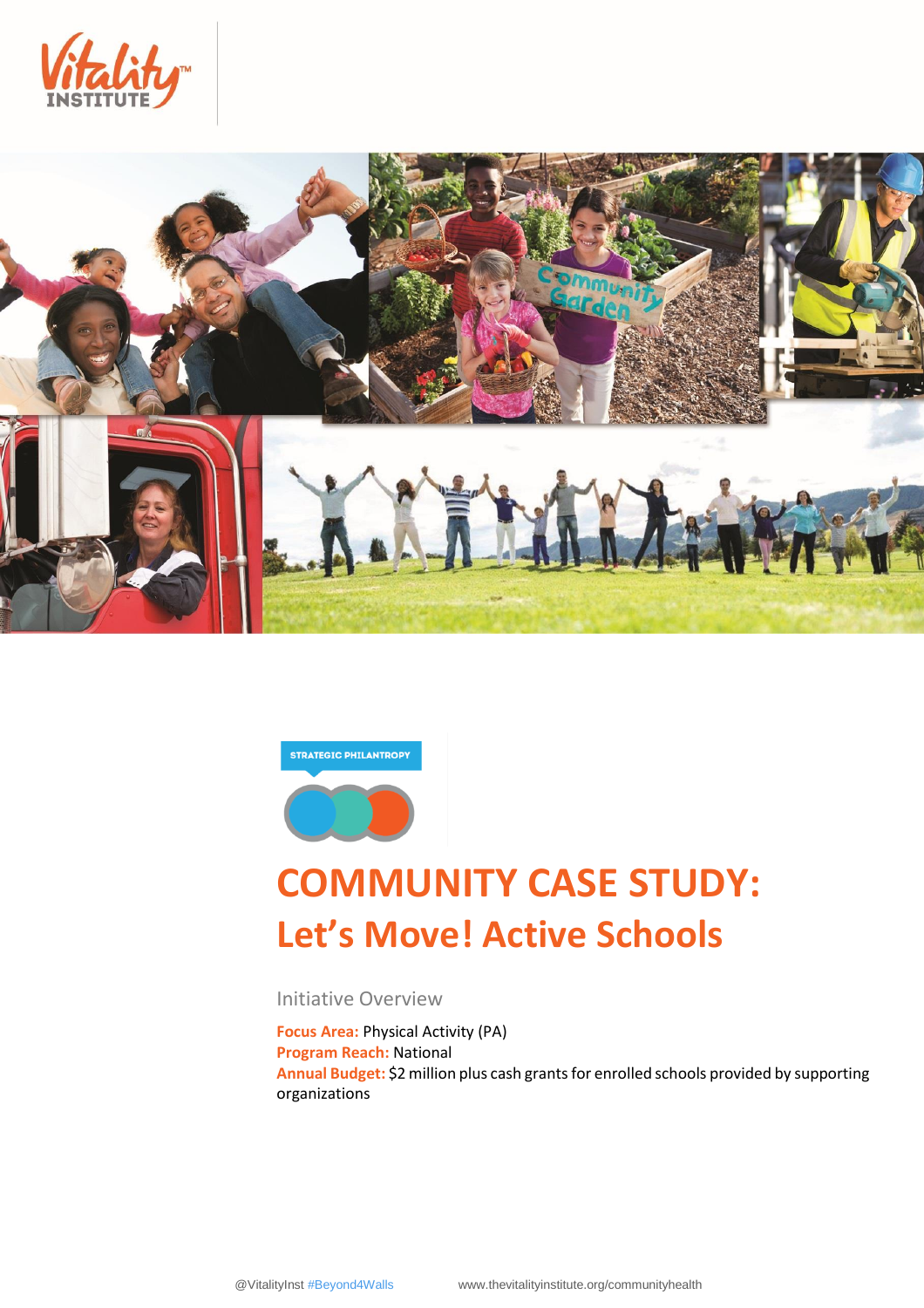

# **Background**

First Lady Michelle Obama launched Let's Move! In 2010, an initiative dedicated to improving child and family health. Started in 2013, Let's Move! Active Schools (LMAS) is a national collaborative of leading health, education, and private sector organizations committed to using the collective impact model to help schools provide students with 60 minutes of physical activity before, during, and after the school day. Its activities include streamlining the selection of programs, resources, professional development and funding opportunities, and delivering customized action plans for school champions.

## **Goal**

Enroll and meaningfully engage 50,000 schools in the process of becoming Active Schools.

# **Engaging Business via Philanthropy for Collective Impact**

To date, LMAS has engaged 20 partners including government organizations, nonprofits, and foundations. Its business partners include NIKE, Kaiser Permanente, Reebok's BOKS program, and NBA Fit. From 2013-2018, NIKE, Inc. will invest \$50 million to reintegrate physical activity into the daily lives of America's youth including through the Let's Move! Active Schools initiative.

#### **Evaluation Framework**

LMAS tracks progress using the following three components:

- (1) Utilization, process, and implementation evaluation of LMAS,
- (2) process, implementation and impact evaluation of Active Schools receiving LMAS activation grants, and
- (3) more extensive quasi-experimental evaluation of impact and outcome with a sample of LMAS schools.

Components 1 and 2 are currently in place. The annual evaluation report will be prepared by an independent evaluator.

## **Impact in Development: Progress to Date**

- 15,386 enrolled schools; 16,595 enrolled champions for those schools
- More than 9 million children reached
- 2,533 Physical Activity Leaders (PALs) trained